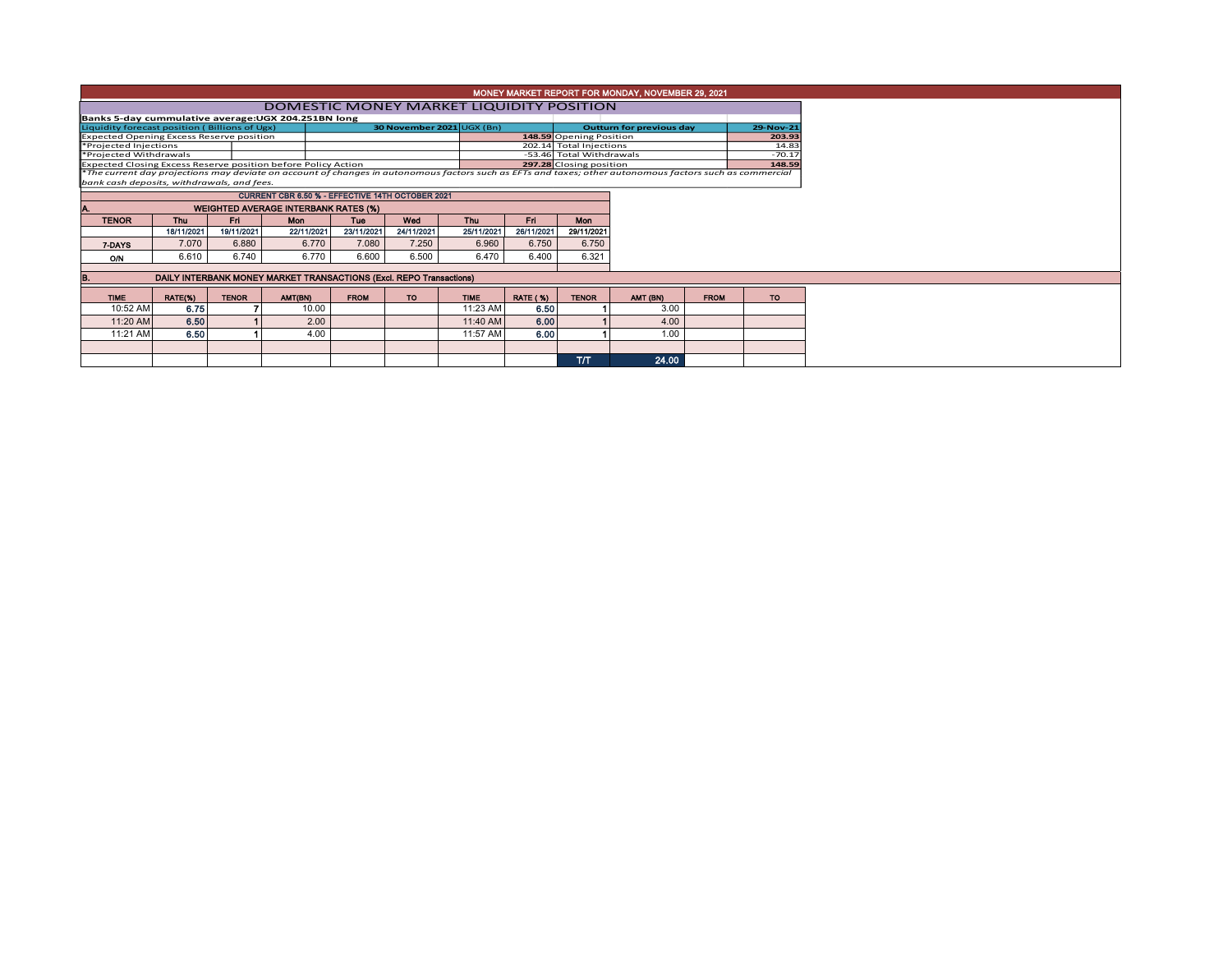| C.                                                                                                            | <b>CBR AND THE 7- DAY WAR INTERBANK RATES</b>                                         |                          |                                                                                            |                          |                            |                                          |                                        |                          |                          |                          |              |            |            |            |            |
|---------------------------------------------------------------------------------------------------------------|---------------------------------------------------------------------------------------|--------------------------|--------------------------------------------------------------------------------------------|--------------------------|----------------------------|------------------------------------------|----------------------------------------|--------------------------|--------------------------|--------------------------|--------------|------------|------------|------------|------------|
| 9.500<br>9.000<br>8.500<br>8.000<br>7.500<br>7.000<br>-----<br>6.500<br>,<br>6.000<br>5.500<br>5.000<br>4.500 |                                                                                       |                          |                                                                                            |                          |                            |                                          |                                        |                          |                          |                          |              |            |            |            |            |
| 4.000                                                                                                         | 11/11/2021                                                                            | 12/11/2021               | 15/11/2021                                                                                 |                          | 16/11/2021                 | 17/11/2021                               | 18/11/2021                             |                          | 19/11/2021               | 22/11/2021               | 23/11/2021   | 24/11/2021 | 25/11/2021 | 26/11/2021 | 29/11/2021 |
|                                                                                                               |                                                                                       |                          |                                                                                            |                          |                            |                                          |                                        |                          |                          |                          |              |            |            |            |            |
|                                                                                                               |                                                                                       |                          |                                                                                            |                          |                            |                                          |                                        |                          |                          |                          |              |            |            |            |            |
| • Overnight WAR -7-day WAR - CBR rate - Upper bound - Lower bound                                             |                                                                                       |                          |                                                                                            |                          |                            |                                          |                                        |                          |                          |                          |              |            |            |            |            |
| D.<br><b>DATE</b>                                                                                             |                                                                                       |                          | MONETARY POLICY OPERATIONS MATURITIES PROFILE: (02-DEC- 2021 TO 04-AUG- 2021)              |                          |                            |                                          |                                        |                          |                          |                          |              |            |            |            |            |
|                                                                                                               | <b>THUR</b><br>02-Dec-21                                                              | <b>THUR</b><br>09-Dec-21 | <b>THUR</b><br>16-Dec-21                                                                   | <b>THUR</b><br>23-Dec-21 | <b>THUR</b><br>30-Dec-21   | <b>THUR</b><br>06-Jan-22                 | <b>THUR</b><br>13-Jan-22               | <b>THUR</b><br>20-Jan-22 | <b>THUR</b><br>27-Jan-22 | <b>THUR</b><br>04-Aug-22 | <b>TOTAL</b> |            |            |            |            |
| <b>REPO</b>                                                                                                   | 1.004.23                                                                              | $\sim$                   | $\sim$                                                                                     | $\sim$                   | $\sim$                     | $\sim$                                   | $\sim$                                 | $\sim$                   | $\sim$                   | $\sim$                   | 1,004.23     |            |            |            |            |
| <b>REV REPO</b>                                                                                               | . п.                                                                                  | $\sim$                   | $\sim$                                                                                     | $\sim$                   | $\sim$                     |                                          |                                        |                          |                          |                          | $\sim$       |            |            |            |            |
| <b>BOU BILL/DEPO A</b>                                                                                        | 180.00                                                                                | $\sim$                   | 20.00                                                                                      | 14.00                    | 30.00                      | $\sim$                                   | $\sim$                                 | 17.00                    | 61.00                    | 33.00                    | 355.00       |            |            |            |            |
| <b>TOTALS</b>                                                                                                 | 1.184.23                                                                              | m.                       | 20.00                                                                                      | 14.00                    | 30.00                      | a.                                       | $\sim$                                 | 17.00                    | 61.00                    | 33.00                    | 1,359.23     |            |            |            |            |
|                                                                                                               |                                                                                       |                          | Total O/S Deposit Auction & BOU Bill balances held by BOU up to 04 AUGUST 2022: UGX 355 BN |                          |                            |                                          |                                        |                          |                          |                          |              |            |            |            |            |
|                                                                                                               |                                                                                       |                          | Total O/S Repo, Reverse Repo, BOU Bill balances held by BOU: UGX 1,359 BN                  |                          |                            |                                          |                                        |                          |                          |                          |              |            |            |            |            |
|                                                                                                               | (EI) STOCK OF TREASURY SECURITIES                                                     |                          |                                                                                            |                          | Eii)                       | <b>MONETARY POLICY MARKET OPERATIONS</b> |                                        |                          |                          |                          |              |            |            |            |            |
|                                                                                                               | LAST TBIILS ISSUE DATE: 25-NOVEMBER--2021                                             |                          |                                                                                            |                          |                            |                                          | (VERTICAL REPOS, REV-REPOS & BOU BILL) |                          |                          |                          |              |            |            |            |            |
|                                                                                                               | On-the-run O/S T-BILL STOCKs (Bns-UGX)                                                |                          | 6,994.15                                                                                   | 30/11/2021               | OMO                        | <b>ISSUE DATE</b>                        | <b>AMOUNT</b>                          | <b>WAR</b>               | <b>RANGE</b>             | <b>TENOR</b>             |              |            |            |            |            |
|                                                                                                               | On-the-run O/S T-BONDSTOCKs(Bns-UGX)                                                  |                          | 21,558.63                                                                                  | 30/11/2021 REPO          |                            | $02$ -Nov $-$                            | 128.00                                 | 6.500                    |                          | $\overline{2}$           |              |            |            |            |            |
|                                                                                                               | TOTAL TBILL & TBOND STOCK- UGX                                                        |                          | 28,552.77                                                                                  |                          | <b>REPO</b>                | $04$ -Nov $-$                            | 408.50                                 | 6.500                    |                          | $\overline{7}$           |              |            |            |            |            |
| O/S=Outstanding                                                                                               |                                                                                       |                          |                                                                                            | <b>BOU BILL</b>          | $04$ -Nov $-$              | 135.27                                   | 7.012                                  |                          | 28                       |                          |              |            |            |            |            |
| <b>MATURITY</b>                                                                                               | TOTAL STOCK   YTM (%)                                                                 |                          | <b>CHANGE IN</b>                                                                           |                          | <b>BOU BILL</b>            | 04-Nov                                   | 9.89                                   | 7.003                    |                          | 56                       |              |            |            |            |            |
|                                                                                                               | (BN UGX)                                                                              | AT CUT OFF*              | $YIM (+/-)$                                                                                |                          | <b>BOU BILL</b>            | $04$ -Nov $-$                            | 59.97                                  | 7.452                    |                          | 84                       |              |            |            |            |            |
| 91                                                                                                            | 132.18                                                                                | 6.505                    | $-0.050$                                                                                   |                          | <b>REPO</b>                | 05-Nov                                   | 68.00                                  | 6.500                    |                          | 6                        |              |            |            |            |            |
| 182                                                                                                           | 437.38                                                                                | 8.701                    | 0.201<br>0.156                                                                             |                          | <b>REPO</b>                | $08-Nov$ -                               | 169.00                                 | 6.500                    |                          | 3                        |              |            |            |            |            |
| 364                                                                                                           | 6,424.59                                                                              | 10.656                   | $-1.500$                                                                                   |                          | <b>REPO</b><br><b>REPO</b> | 10-Nov                                   | 236.50                                 | 6.500<br>6.500           |                          |                          |              |            |            |            |            |
| 2YR<br>3YR                                                                                                    | 200.00<br>$\sim$                                                                      | 10.000<br>13.100         | 1.710                                                                                      |                          | <b>REPO</b>                | $11-Nov$ -<br>18-Nov                     | 616.00<br>453.00                       | 6.500                    |                          |                          |              |            |            |            |            |
| 5YR                                                                                                           | 1,219.91                                                                              | 13.000                   | $-0.410$                                                                                   |                          | <b>REPO</b>                | $19-Nov$                                 | 114.00                                 | 6.500                    |                          | 3                        |              |            |            |            |            |
| 10YR                                                                                                          | 10,109.18                                                                             | 13.500                   | $-0.239$                                                                                   |                          | <b>REPO</b>                | 22-Nov -                                 | 105.50                                 | 6.500                    |                          | 3                        |              |            |            |            |            |
| 15YR                                                                                                          | 8,469.61                                                                              | 15.500                   | 1.410                                                                                      |                          | <b>REPO</b>                | 23-Nov                                   | 348.00                                 | 6.500                    |                          | $\overline{2}$           |              |            |            |            |            |
| <b>20YR</b>                                                                                                   | 1,559.93                                                                              | 15.500                   | $-0.450$                                                                                   |                          | <b>REPO</b>                | 24-Nov                                   | 241.00                                 | 6.500                    |                          |                          |              |            |            |            |            |
|                                                                                                               | Cut OFF is the lowest price/ highest yield that satisfies the auction awarded amount. |                          |                                                                                            |                          | <b>REPO</b>                | 25-Nov -                                 | 887.00                                 | 6.500                    |                          |                          |              |            |            |            |            |
|                                                                                                               |                                                                                       |                          |                                                                                            |                          | <b>BOU BILL</b>            | $25-Nov$                                 | 13.93                                  | 7.012                    |                          | 28                       |              |            |            |            |            |
|                                                                                                               |                                                                                       |                          |                                                                                            |                          | <b>BOU BILL</b>            | 25-Nov -                                 | 16.82                                  | 7.149                    |                          | 56                       |              |            |            |            |            |
|                                                                                                               |                                                                                       |                          |                                                                                            |                          | <b>BOU BILL</b>            | 25-Nov                                   | 30.93                                  | 9.701                    |                          | 252                      |              |            |            |            |            |
|                                                                                                               |                                                                                       |                          |                                                                                            |                          | <b>REPO</b>                | $26$ -Nov $-$                            | 116.00                                 | 6.500                    |                          | 6                        |              |            |            |            |            |

WAR-Weighted Average Rate